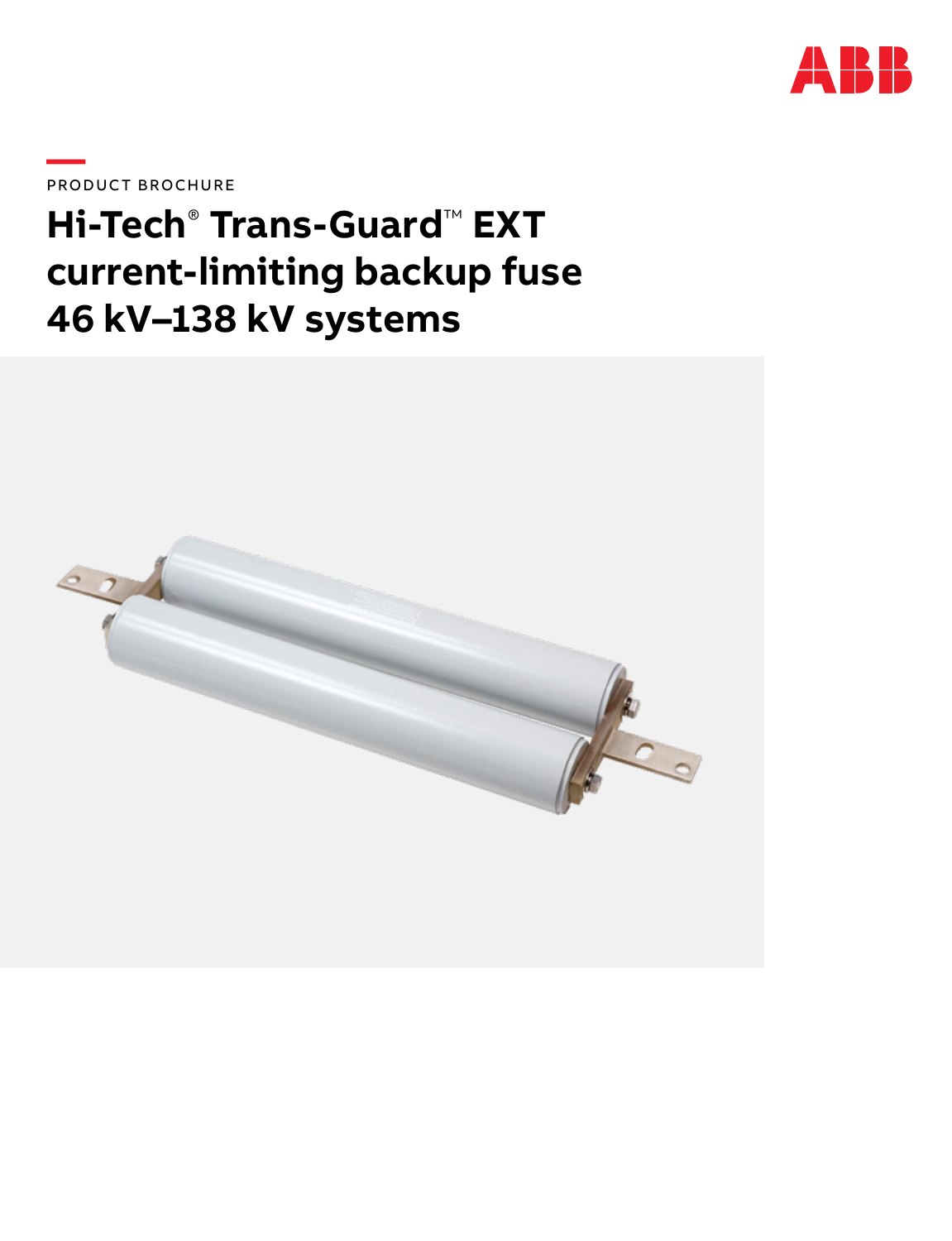# **Application for 46 kV–138 kV systems**



138 kV EXT current-limiting backup fuse in series with power expulsion fuse offers state-of-the-art protection. When properly coordinated, the Trans-Guard EXT current-limiting backup fuse always allows sufficient let-through current to cause the power expulsion fuse to melt and drop open, making it easy to visually pinpoint where the fault occurred.

Field tested and proven to reduce the energy letthrough during a fault, the Trans-Guard EXT currentlimiting backup fuse family now includes options at 46 kV, 69 kV and 138 kV. All coordinate with existing power explusion fuses to create an ideal two-fuse protection scheme.

In addition to increasing the interrupting capabilities of the standalone expulsion fuse, the Trans-Guard EXT drastically decreases the amount of energy letthrough and peak currents during a high current fault condition. The two-fuse combination provides a safe and effective solution for protecting high-value infrastructure and personnel in proximity to a substation.

| <b>Features</b>                    | <b>Benefits/descriptions</b>                                                                                                                                                                                                                               |
|------------------------------------|------------------------------------------------------------------------------------------------------------------------------------------------------------------------------------------------------------------------------------------------------------|
| Superior performance               | Clears high current faults by modifying the circuit conditions, resulting in clearing faults<br>before the naturally occurring zero crossing, results in tremendous reduction in $l^2$ t let-through the<br>system would have been subjected to otherwise. |
| High fault interrupting capability | As high as 50 kA symmetrical. (see Table 1)                                                                                                                                                                                                                |
| Durable, robust design             | Extends outdoor life and includes machined brass endcaps and filament-wound epoxy, centerless ground<br>tubular bodies, ground and coated with oven-baked acrylic paint.                                                                                   |
| Current-limiting action            | Improves power quality by reducing voltage dip time during a fault and reduces flame discharge and<br>noise associated with the operation of the series-connected cutout fuse.                                                                             |
| Hermetically sealed                | 100% leak tested to ensure hermetic sealing.                                                                                                                                                                                                               |
| Minimal equipment damage           | Current-limiting action minimizes the internal damage to the transformer during a primary fault<br>condition; therefore, making equipment repair less expensive.                                                                                           |
| Matched-melt coordination          | Ensures sufficient energy let-through to melt open series-connected expulsion fuse, providing visual<br>indication of the fault.                                                                                                                           |

**—**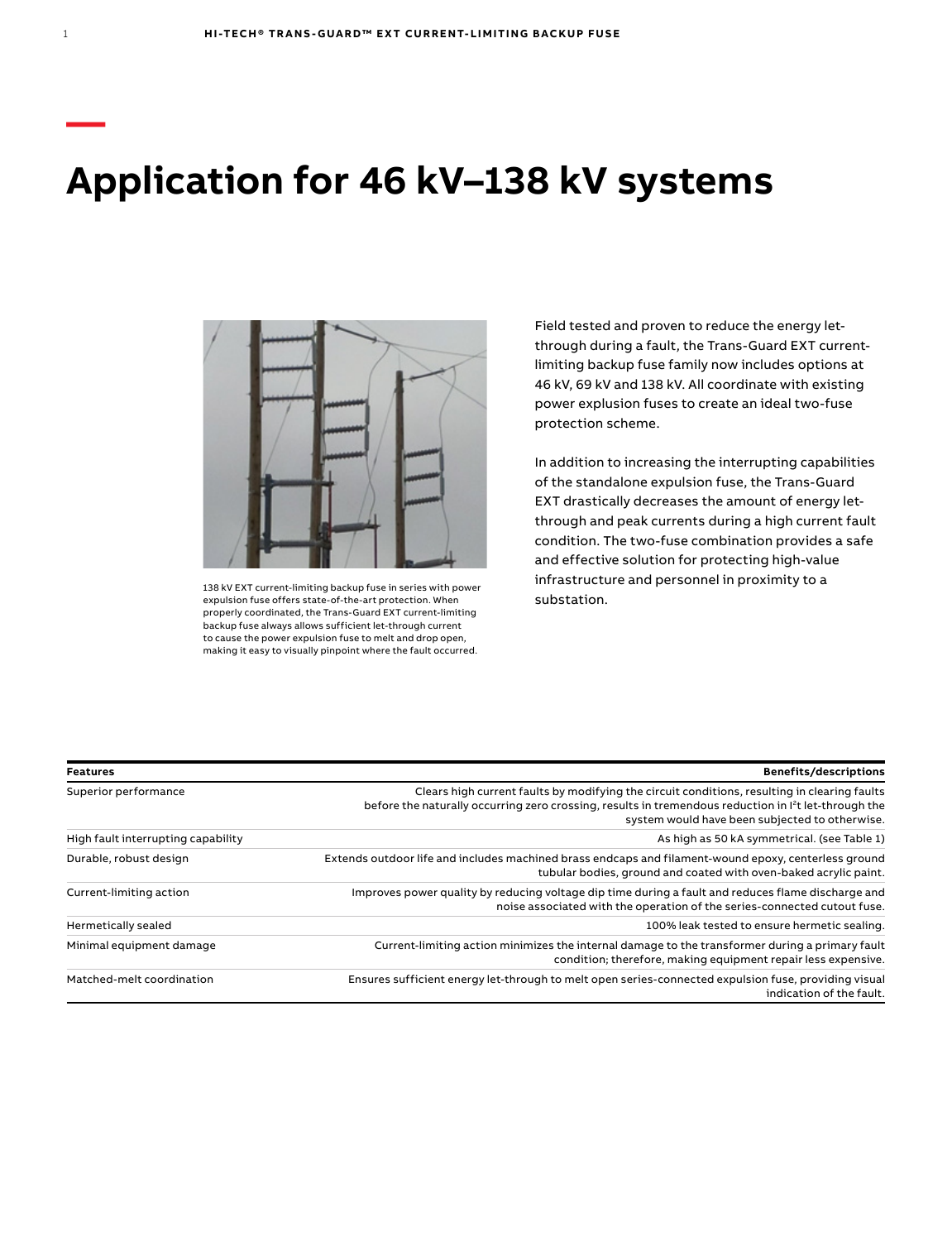# **Minimize energy let-through. Maximize equipment protection.**



Commonly used on 34.5 kV and lower systems to enhance protection, external current-limiting backup fuses coordinate with series expulsion fuse to offer very high interrupting capability and reduce energy let-through during a fault. The proven benefits of the two-fuse approach widely used on distribution systems is now available for application up to 138 kV that traditionally only protected by a standard expulsion fuse.

#### **Safety**

- Offers a higher interrupting capability than a stand-alone expulsion fuse
- Significant reduction in energy let-through

#### **Environmentally friendly**

- Lessens the chance of an oil leakage by reducing the energy let-through during a short circuit fault condition
- Fully sealed design ensures that no contaminates are released into the environment during operation

#### **Lifecycle cost reduction**

- Minimizes transformer damage during an internal fault condition, thus making repairs less costly
- Minimizes effects to transformer and surrounding infrastructure



**—**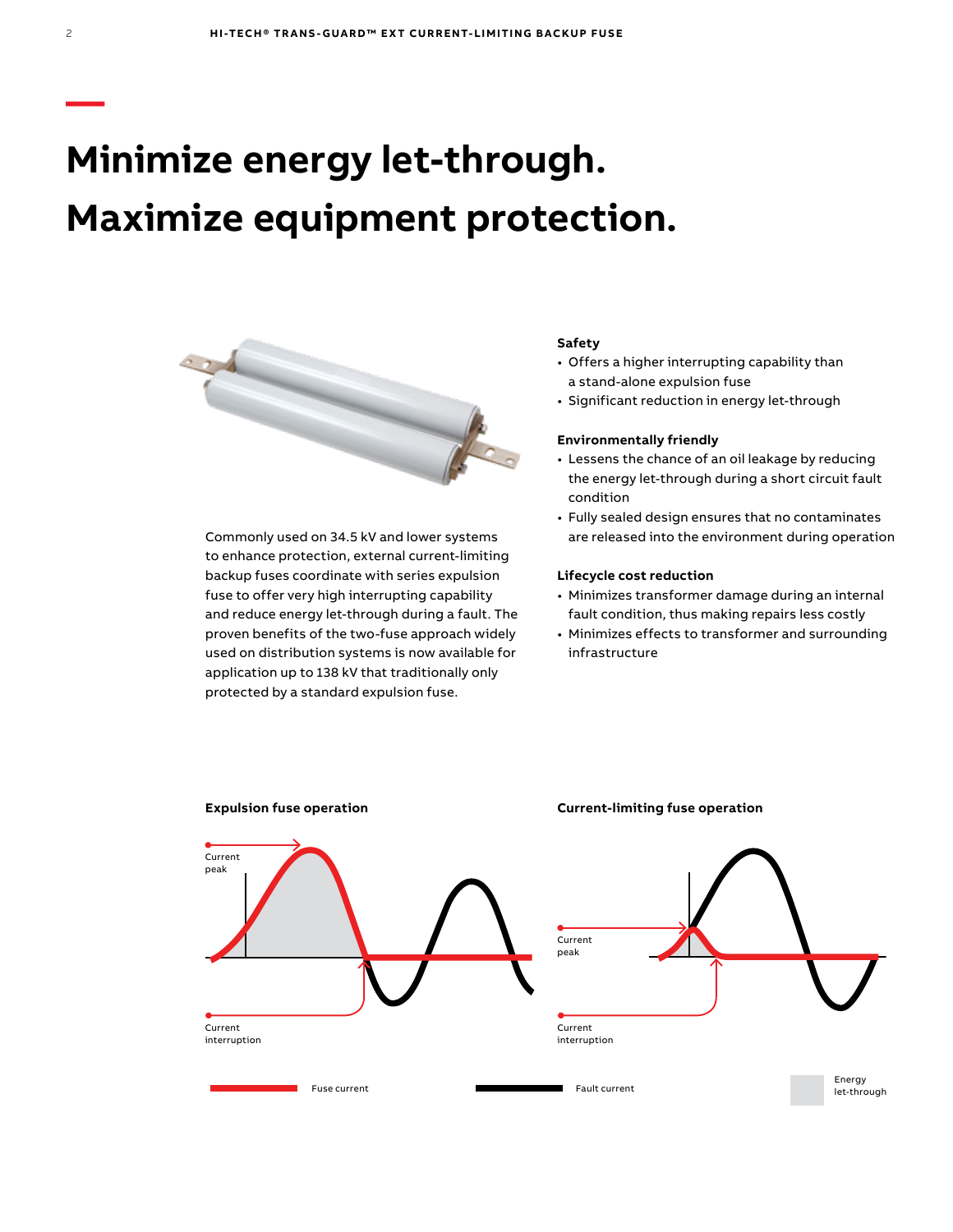## **Trans-Guard EXT current-limiting backup fuse for 46 kV systems**

### **and 69 kV–138 kV systems**



#### **Ordering 46 kV**

|                       | <b>Nominal voltage</b> |                     |                     |                     |               |
|-----------------------|------------------------|---------------------|---------------------|---------------------|---------------|
| Base catalog number*  | rating (kV)            | Current rating (kA) | Dimension 'A' (in.) | Dimension 'B' (in.) | Weight (lbs.) |
| 46 kV catalog numbers |                        |                     |                     |                     |               |
| HTDE37*010            | 38.0                   | 10                  | 3.3                 | 18.3                | 12.5          |
| HTDE37*015            | 38.0                   | 15                  | 3.3                 | 18.3                | 12.5          |
| HTDE37*025            | 38.0                   | 25                  | 3.3                 | 18.3                | 12.5          |
| HTDE37*030            | 38.0                   | 30                  | 3.3                 | 18.3                | 12.5          |
| HTDE37*050            | 38.0                   | 50                  | 3.3                 | 21.0                | 13.5          |

\*When ordering, replace (\*) in the base catalog number with the appropriate hardware code from the chart below.

#### **Hardware for 10 kA–50 kA ratings**







(1 ⁄2" – 13 threads)



Universal adapter rotatable through 180˚

(accepts #8 – 2/0 AWG)

#### **— Hardware code: 10 kA–50 kA**

| Hardware code (*) | 1st end hardware | 2nd end hardware  |
|-------------------|------------------|-------------------|
| А                 | Threaded stud    | Threaded stud     |
| E.                | Eyebolt          | Knurled stud      |
| Е                 | Eyebolt          | Eyebolt           |
| U                 | Eyebolt          | Universal adapter |



#### **Ordering 69 kV**

**—**

| <b>Base catalog</b><br>number | Nominal voltage<br>rating (kV)              | <b>Current rating</b><br>(kA) | Dimension 'A'<br>(in.) | Dimension 'B'<br>(in.) | Dimension 'C'<br>(in.) | Dimension 'D'<br>(in.) | Weight (lbs.) |
|-------------------------------|---------------------------------------------|-------------------------------|------------------------|------------------------|------------------------|------------------------|---------------|
|                               | For 69 kV application: 1x HTDE37X100 module |                               |                        |                        |                        |                        |               |
| HTDE37X100                    | 38.0                                        | 100                           |                        | 25.1                   | 28.6                   | 29.6                   | 32            |

#### **— Ordering 115 kV–138 kV**

#### **For 115 / 138 kV application: 2x HTDE37X100 modules in series required**

For 115 / 138 kV applications, two (2) HTDE37X100 are required and ordered individually. The modules should be assembled in series during field installation. Reference the 69 kV table<br>above for individual dimensions of eac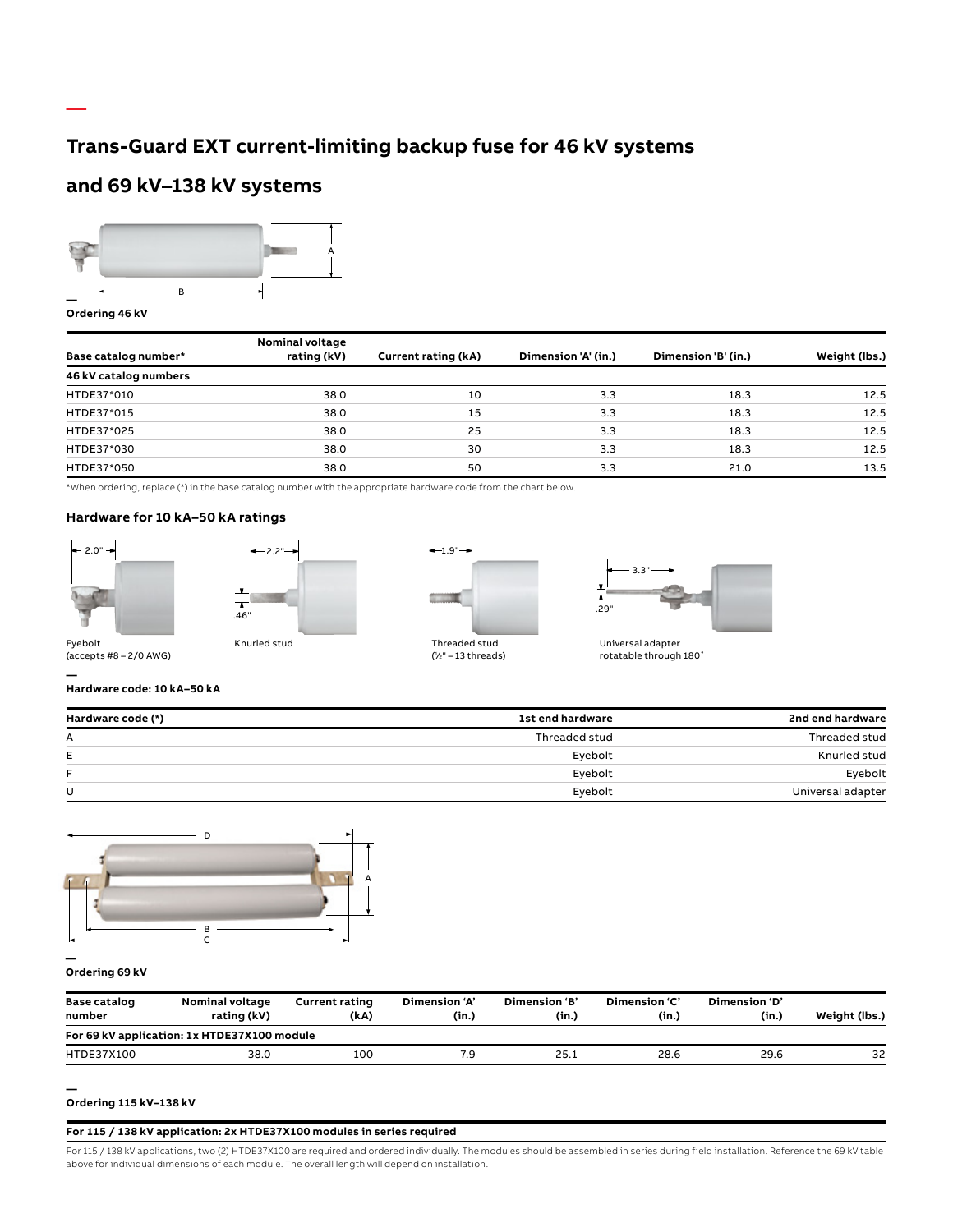### **EXT selection**

**—**

#### **Voltage selection**

Each EXT current-limiting backup fuse is suitable for use in both single-phase and three-phase applications where the system voltage does not exceed the maximum system voltage listed. For single-phase applications on delta systems, one fuse is needed in each line.

#### **Current-rating selection**

Each EXT current-limiting backup fuse will coordinate with any link having a rating no greater than that listed. For link types not listed in Table 2, please contact ABB for assistance. For additional coordination information, please consult application guide FS-10.

### **Hardware selection**

Many different hardware options are available. Some options vary depending on the size of the current-limiting backup fuse required. Please refer to ordering information for available options.

#### **Table 1: Electrical characteristics**

**—**

**—**

| <b>Nominal voltage</b><br>rating (kV) | Current<br>rating (kA) | Rated max.<br>interrupting<br>current (kA) | Rated max.<br>voltage (kV) | Max. system<br>voltage (kV) | Peak arc<br>voltage (kV) | Min. melt $l^2t$<br>$(A^2sec)$ | Max total l <sup>2</sup> t<br>(A <sup>2</sup> sec) |
|---------------------------------------|------------------------|--------------------------------------------|----------------------------|-----------------------------|--------------------------|--------------------------------|----------------------------------------------------|
| 38.0                                  | 10                     | 50                                         | 38.0                       | 48.3                        | 110                      | 2,600                          | 12,100                                             |
| 38.0                                  | 15                     | 50                                         | 38.0                       | 48.3                        | 110                      | 5,600                          | 23,500                                             |
| 38.0                                  | 25                     | 50                                         | 38.0                       | 48.3                        | 110                      | 13,900                         | 55,000                                             |
| 38.0                                  | 30                     | 50                                         | 38.0                       | 48.3                        | 110                      | 19,300                         | 70,000                                             |
| 38.0                                  | 50                     | 50                                         | 38.0                       | 48.3                        | 110                      | 43.500                         | 155,000                                            |
| 38.0                                  | 100                    | 20                                         | 42.5                       | 69.0*                       | 106                      | 172.000                        | 830,000                                            |

\*Maximum system voltage increased to 138 kV when two (2) 100 kA modules are used in series.

#### **Table 2: Expulsion fuse link coordination**

| Trans-Guard EXT fuse rating (kA) | S&C SMD standard speed (TCC 153-1) | S&C SMD slow speed (TCC 119-1) |
|----------------------------------|------------------------------------|--------------------------------|
| 10                               | 10E                                | -                              |
| 15                               | 15E                                | 15E                            |
| 25                               | 25E                                | 25E                            |
| 30                               | 30E                                | 30E                            |
| 50                               | 50E                                | 40E                            |
| 100                              | 100E                               | 80E                            |